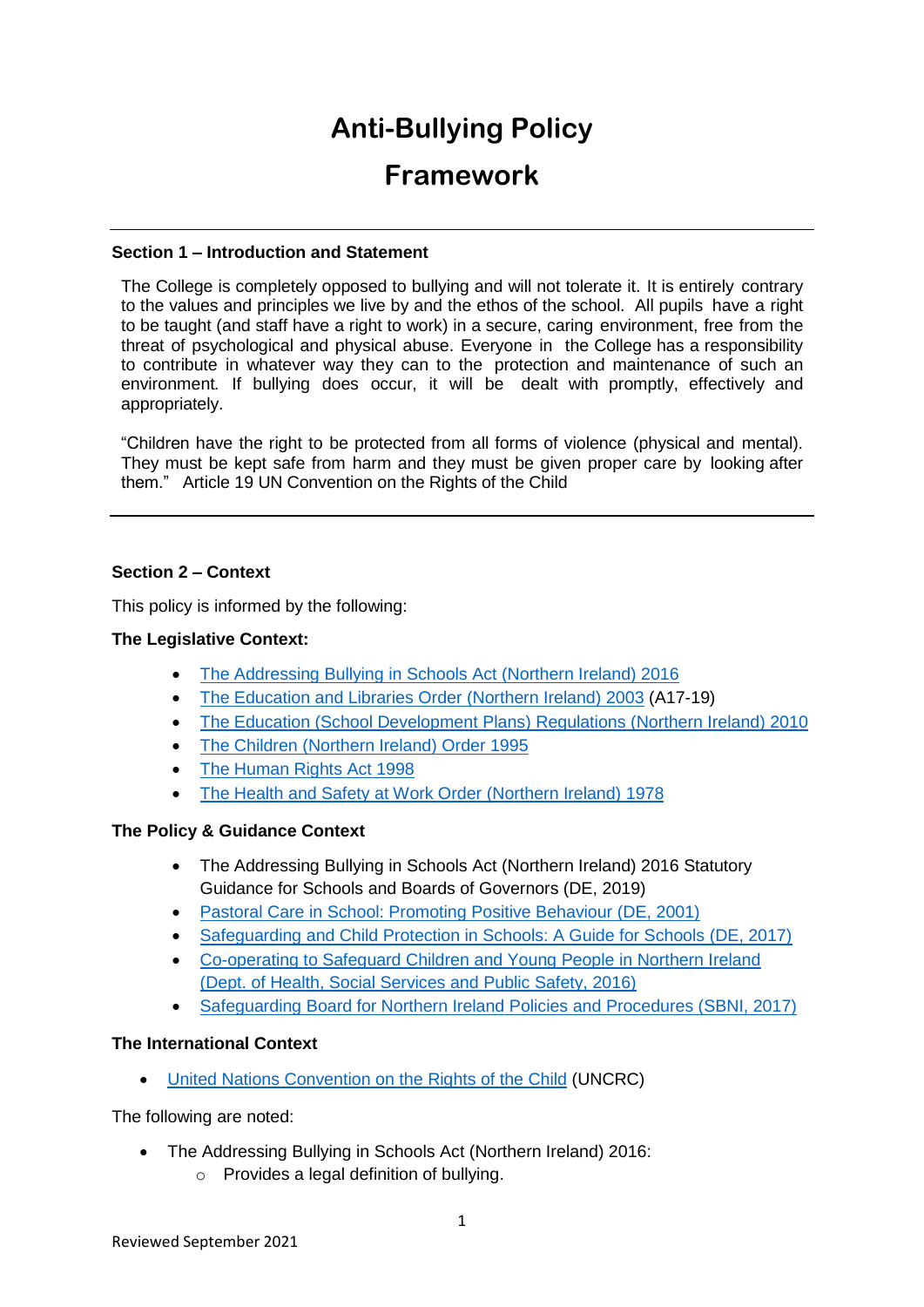- o Places a duty on the Board of Governors to put in place measures to prevent bullying behaviour, in consultation with pupils and parents.
- $\circ$  Requires the College to record all incidents of bullying behaviour and alleged bullying incidents.
- o Sets out under which circumstances this policy should be applied, namely:
	- In school, during the school day
	- While travelling to and from school
	- When under control of school staff, but away from school (eg. school trip)
	- **When receiving education organised by school but happening** elsewhere (eg. in another school in the Area Learning Community)
- o Requires that the policy be updated at least every four years.
- The Education and Libraries Order (NI) 2003, requires the Board of Governors to:
	- 'Safeguard and promote the welfare of registered pupils' (A.17)
- The United Nations Convention on the Rights of the Child (UNCRC) sets out every child's right to:
	- Be protected from all forms of physical or mental violence, injury or abuse, maltreatment or exploitation (A.19);
	- $\bullet$  Be protected from discrimination  $(A.2)$ ;
	- Express their views, in a supported and accessible way, on issues that affect them, and to have their opinions taken seriously (A.12);
	- Education (A.28).

# **Section 3 – Ethos & Principles**

Founded by the Methodist Church in 1865 the College is a non-denominational, coeducational grammar school, where pupils of all faiths and none are welcomed into a safe, supportive and inclusive environment. We aim to provide equal opportunities for all and the diverse talents of each of our pupils are appreciated, nurtured and celebrated. The development of intellectual curiosity, critical debate, active and independent learning, and the pursuit of excellence are all valued. Through the pursuit of curricular and extra-curricular activities we support and promote our belief in the importance of developing the whole child. Our pupils are encouraged to be enthusiastic, confident and tolerant young people, who have respect for themselves and for others.

It should be noted that:

- We are committed to a society where children and young people can live free and safe from bullying;
- We believe that every child and young person should be celebrated in their diversity;
- We are committed to a preventative, responsive and restorative anti-bullying ethos across the whole school;
- We value the views and contributions of children and young people; we will actively seek these views and we will respect and take them into account;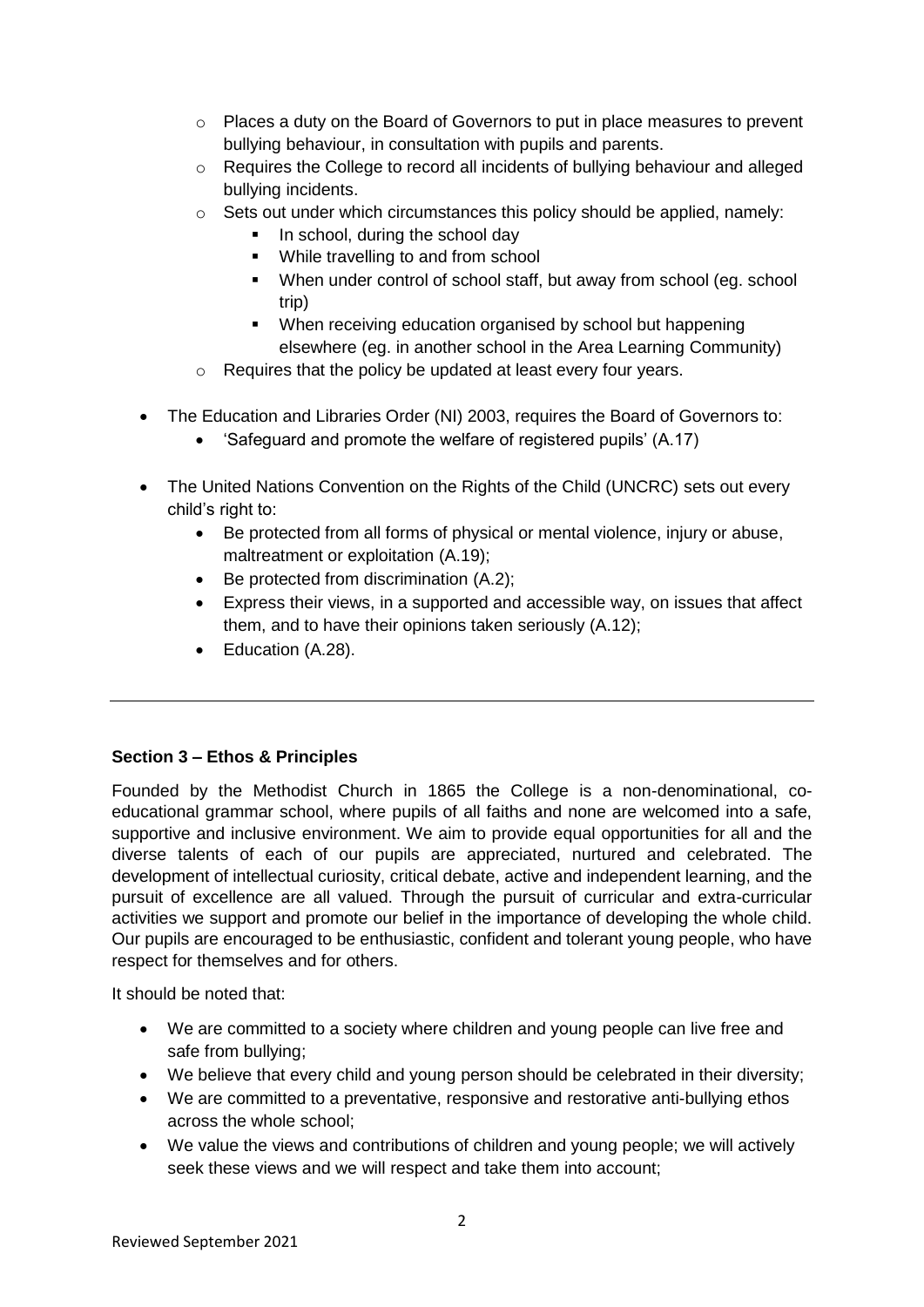We understand that everyone in our school community has a role to play in taking a stand against bullying and creating a safe and welcoming environment for all.

#### **Section 4 – Consultation and Participation**

This policy, reviewed every 4 years, has been developed in consultation with registered pupils and their parents/guardians and staff, in compliance with the Addressing Bullying in Schools Act (NI) 2016.

# **Section 5 – Definition of Bullying (as stated in The Addressing Bullying in Schools Act (Northern Ireland) 2016)**

Bullying includes (but is not limited to) the repeated use of—

(a) any verbal, written or electronic communication,

(b) any other act, or

(c)any combination of those,

by a pupil or a group of pupils against another pupil or group of pupils, with the intention of causing physical or emotional harm to that pupil or group of pupils.

Note also that, "act" includes omission.

In other words:

Bullying is behaviour that is usually repeated, which is carried out intentionally to cause hurt, harm or to adversely affect the rights and needs of another or others.

While bullying is usually repeated behaviour, a one-off incident may constitute bullying. This will be assessed, taking account of the following:

- severity and significance of the incident
- evidence of pre-meditation
- impact of the incident on individuals (physical/emotional)
- impact of the incident on the wider school community
- previous relationships between those involved
- any previous incidents involving the individuals

Any incidents which are not considered bullying behaviour will be addressed under the Positive Behaviour Policy.

The following unacceptable behaviours, when repeated, targeted and intentionally hurtful, may be considered a bullying behaviour: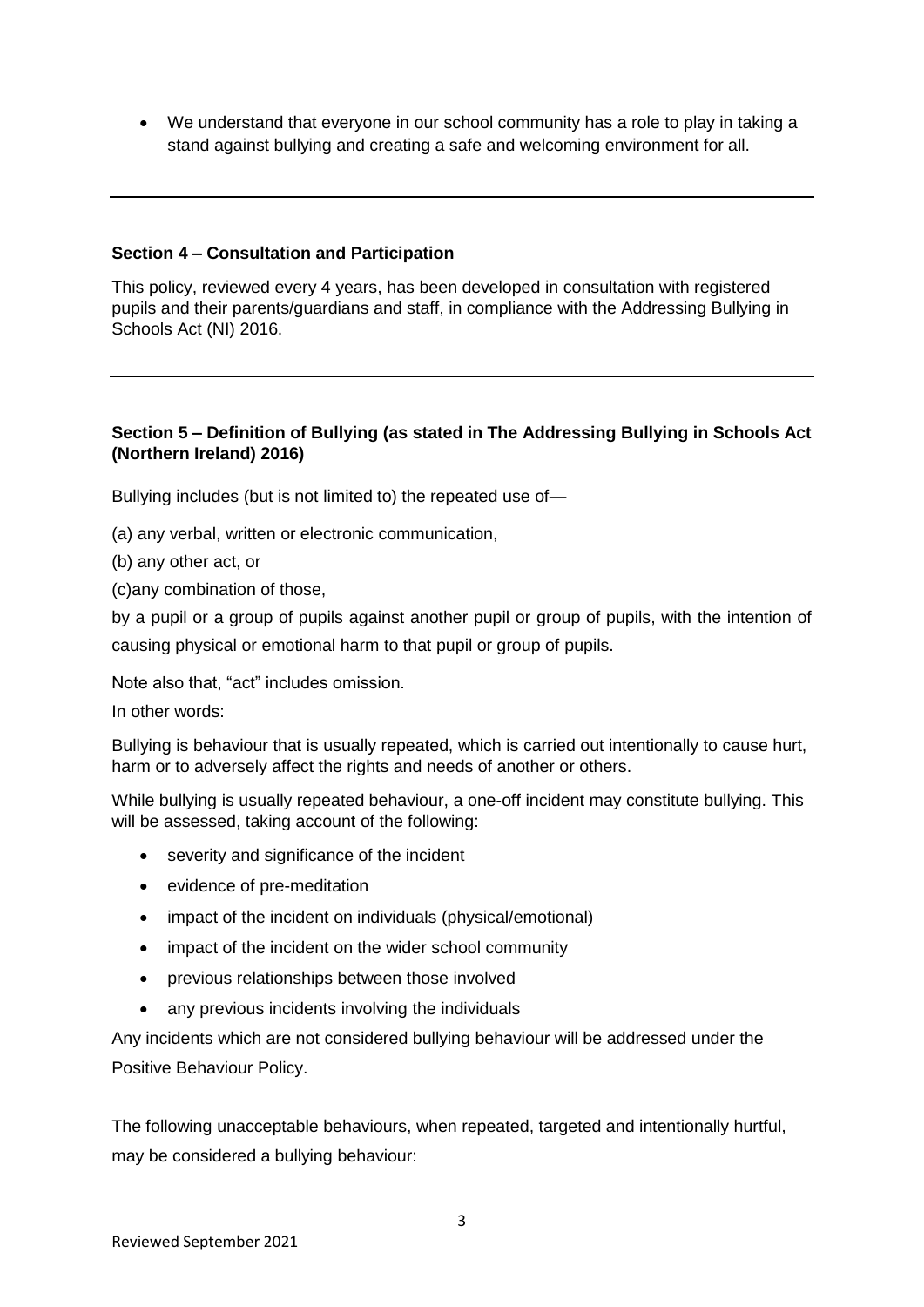- Verbal or written acts
	- o saying/writing mean and hurtful things to, or about, others
	- o making fun of others
	- o telling lies or spreading false rumours about others
	- o trying to make other pupils dislike another pupil/s
- Physical acts
	- o hitting
	- o kicking
	- o pushing
	- o material harm, such as taking/stealing money or possessions or causing damage to possessions
- Omission (Exclusion)
	- o Leaving someone out of an activity
	- o Refusing to include someone in group work
- Electronic Acts
	- o Using online platforms or other electronic communication to carry out many of the written acts noted above
	- o Impersonating someone online to cause hurt
	- o Sharing images (eg. photographs or videos) online to embarrass or hurt someone

This list is not exhaustive and other behaviours which fit with the definition may be considered bullying behaviour.

The various motivations behind bullying, may include, but are not limited to:

- Age
- Appearance
- Breakdown in peer relationships
- Community background
- Political affiliation
- Gender identity
- Sexual orientation
- Pregnancy
- Marital status
- Race
- Religion
- Disability / SEN
- Ability
- Looked After Child status
- Young Carer status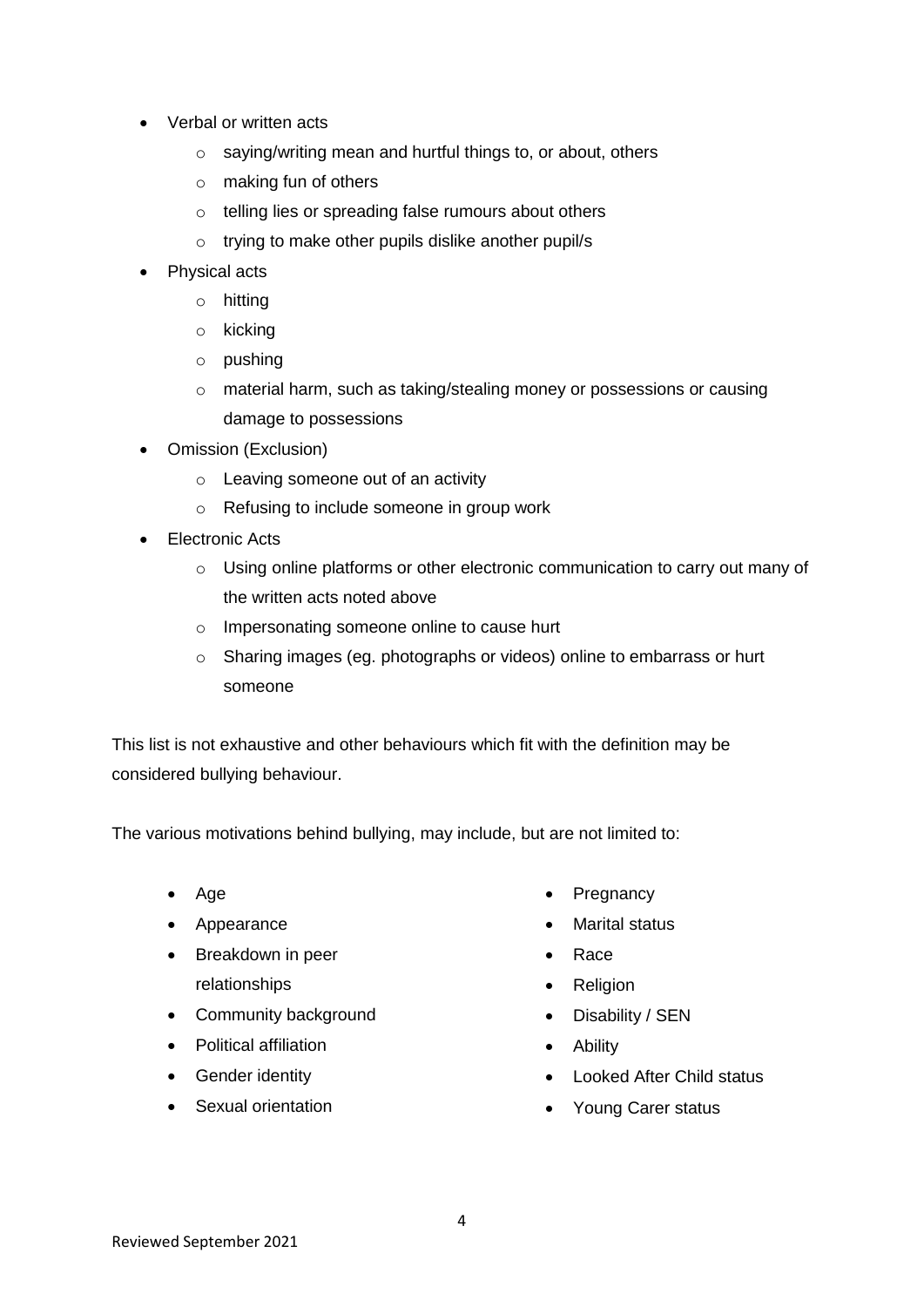The College recognises that the use of the terms 'bully' and 'victim' are unhelpful and should be avoided. Consequently:

Bullying is an emotive issue, therefore it is essential that we ensure we use supportive, understanding language when discussion these matters. For this reason staff in the College will not refer to a pupil as 'a bully', nor will they refer to a pupil as 'a victim'. Instead, they will refer to:

- A pupil displaying bullying behaviours
- A pupil experiencing bullying behaviours

All members of the school community are encouraged to use this language when discussing bullying incidents.

In determining 'harm' we define:

- Emotional or psychological harm as intentionally causing distress or anxiety by humiliating or affecting adversely a pupil's self-esteem.
- Physical harm as intentionally hurting a pupil by causing injuries such as bruises, broken bones, burns or cuts.

#### **Section 6 – Preventative Measures**

This section sets out the measures to be taken by the College to prevent bullying behaviour, as defined in the section above. We wish to promote a strong anti-bullying ethos within the College and the wider school community.

It is the College's position that the focus for all anti-bullying work should be on prevention. As such, this section is the lynchpin of the policy document. To prevent bullying, the College will undertake to do the following:

- Raise awareness and understanding of the positive behaviour expectations, as set out in the Positive Behaviour Policy;
- Promote anti-bullying messages through the curriculum eg. inclusion of ageappropriate material specific to individual subject areas relating to bullying, positive behaviour and inclusion;
- Address through LLW issues such as the various forms of bullying (eg. racist, homophobic, transphobic, disablist, sectarian etc.) and how and why it can happen;
- Encourage involvement in meaningful and supportive shared education projects, to allow pupils to explore, understand and respond to difference and diversity;
- Through the preventative curriculum actively promote positive emotional health and wellbeing (eg. mindfulness training);
- Participate in the NIABF annual Anti-Bullying Week activities;
- Engage in key national and regional campaigns, eg Safer Internet Day, Good Relations Week, etc.;
- Use peer-led systems (eg. Form Council) to support the delivery and promotion of key anti-bullying messaging within the school;
- Use effective strategies for unstructured-time management, eg. staff supervision, training for staff, effective pupil engagement by staff, etc.;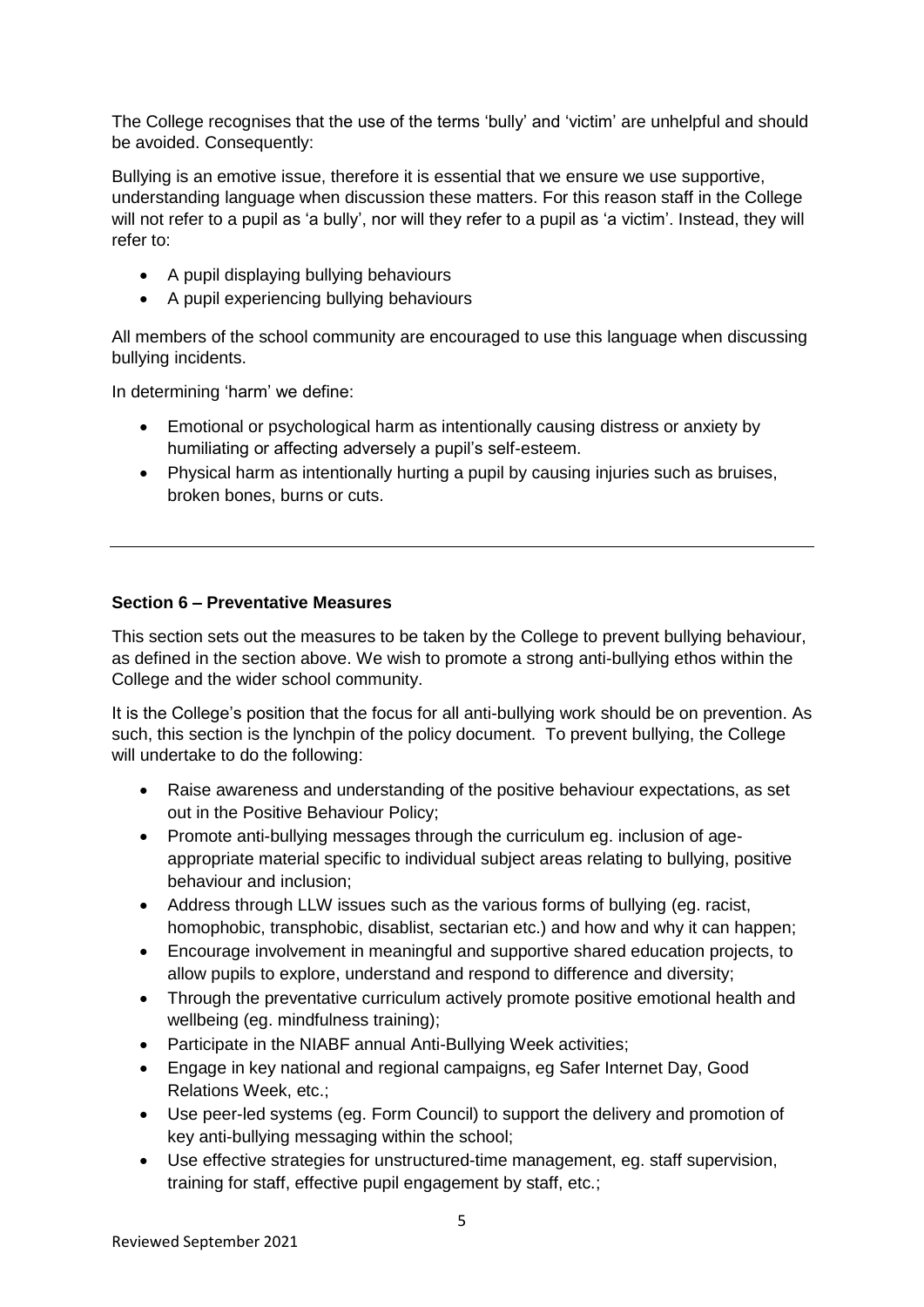- Assemblies to raise awareness and promote understanding of key issues related to bullying;
- Provision and promotion of extra- and co-curricular activities, aimed at supporting the development of effective peer support relationships and networks.

The College also recognises the importance of encouraging an anti-bullying culture on the way to and from school and promotes this by:

- Requiring pupils to take responsibility for their role as ambassadors for their school within the community;
- Providing regular reminders of the positive behaviour expectations of pupils whilst travelling to and from the College and in the community;
- Encouraging pupils to challenge inappropriate and unacceptable behaviour of their peers during the journey to and from school;
- Engaging with transport providers (eg. Translink, EA Transport, etc.) to ensure effective communication and the early identification of any concerns;
- Working with the local community to address any issues of concern regarding the behaviour of pupils.

The College has the authority to take action to address bullying that uses electronic communication or social media, where that behaviour is likely to have a detrimental effect on the pupil's education at school. There are many opportunities to raise awareness of the nature and impact of online bullying to pupils and to support them in making use of the internet in a safe, responsible and respectful way. This may include:

- Addressing key themes of online behaviour and risk through LLW, including understanding how to respond to harm and the consequences of inappropriate use;
- Participation in Anti-Bullying Week activities;
- Engagement with key statutory and voluntary sector agencies (eg. C2k, PSNI, Public Health Agency, Safeguarding Board for NI e-Safety Forum) to support the promotion of key messages;
- Participation in annual Safer Internet Day and promotion of key messages throughout the year;
- Development and implementation of robust and appropriate policies in related areas (eg. Acceptable Use Policy, Positive Behaviour policy).

These lists above are not exhaustive.

# **Section 7 – Responsibility**

Everyone has responsibility for creating a safe and supportive learning environment for all members of the school community.

Everyone in the College community, including pupils, their parents/guardians and the staff of the school are expected to respect the rights of others to be safe.

Everyone has the responsibility to:

• foster positive self-esteem;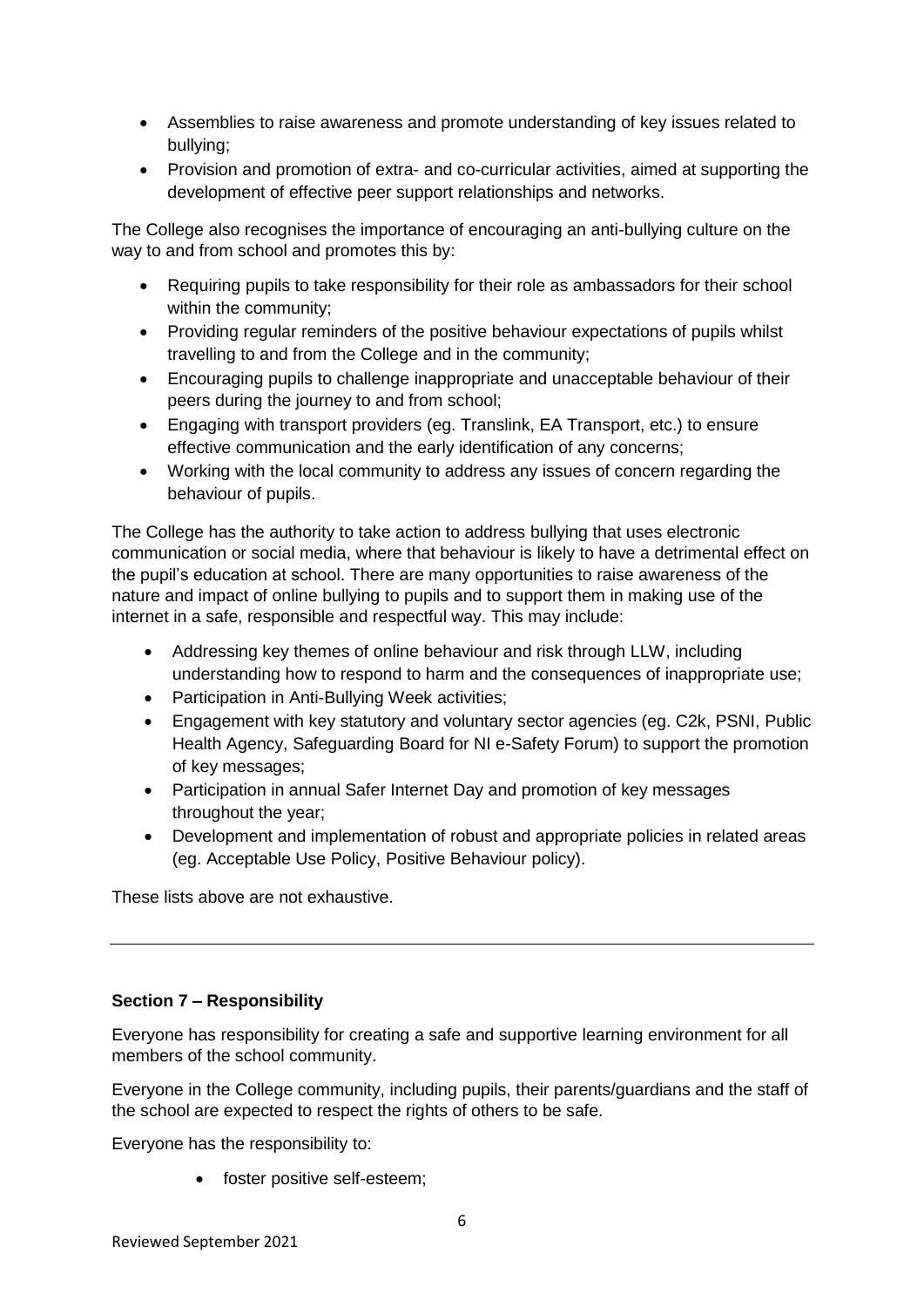- model high standards of mutual respect;
- be alert to signs of distress and other possible indications of bullying behaviour;
- refrain from becoming involved in any kind of bullying behaviour;
- refrain from retaliating to any form of bullying behaviour;
- intervene to support any person who is being bullied, unless it is unsafe to do so;
- report any concerns or instances of bullying behaviour witnessed or suspected, to a member of staff;
- emphasise the importance of seeking help from a trusted adult about bullying behaviour when it happens or is observed;
- explain the implications for themselves and/or others, of allowing the bullying behaviour to continue unchecked;
- listen sensitively to anyone who has been bullied, take what is said seriously, and provide reassurance that appropriate action will be taken;
- know how to seek support;
- resolve difficulties in restorative ways to prevent recurring bullying behaviour and meet the needs of all parties.

# **Section 8 – Reporting a Bullying Concern**

#### **Pupils Reporting a Concern**

Pupils are encouraged to raise concerns with any member of staff, including teaching and non-teaching staff, in the following ways:

- Talking to a member of staff;
- Writing a note to a member of staff (eg. in a homework diary);
- Sending an email to a member of staff or to a dedicated email address;
- By posting a comment in the Familyworks 'box' (located in H block).

ANY pupil can raise a concern about bullying behaviour, not just the pupil who is experiencing this behaviour. It is the College's position that the focus should be on 'getting help' rather than 'telling'. As such, all pupils should be encouraged to 'get help' if they have a concern about bullying that they experience or is experienced by another.

#### **Parents/Guardians Reporting a Concern**

- In the first instance, all bullying concerns should be reported to the Head of Form or Deputy Head of Form.
- Where the parent is not satisfied that appropriate action has been taken, the concern should be reported to the Head of Section.
- Where the parent is still not satisfied that appropriate action has been taken then the concern will be addressed using the College's Complaints Procedure.

All reports of bullying concerns received from pupils and/or parents/carers will be responded to in line with this policy. Appropriate feedback will be provided to those persons directly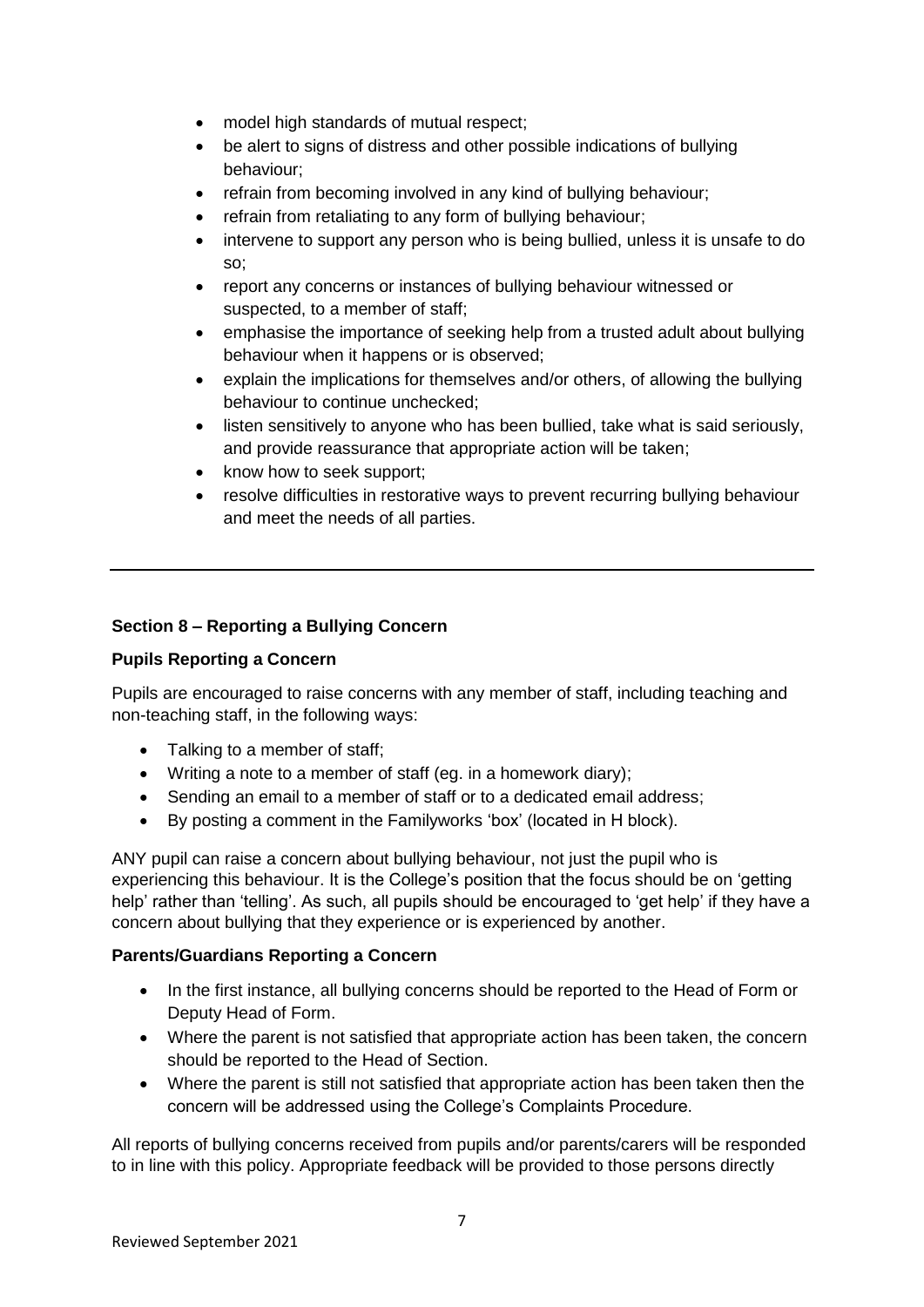involved. Certain information may not be able to be shared because of the need to preserve confidentiality.

# **Section 9 – Responding to a Bullying Concern**

The focus of any intervention will be on responding to the bullying concern and restoring the wellbeing of those involved. As such, any strategy for responding to bullying concerns will concentrate on the prevention of any further incidents.

Staff responding to a concern about bullying behaviour will:

- *Clarify facts and perceptions;*
- *Check records;*
- *Assess the incident against the criteria for bullying behaviour.*

*If the behaviour fulfils the criteria, staff will:*

- *Confirm the type of bullying behaviour being displayed.*
- *Identify any themes or motivating factors.*
- *Select and implement appropriate interventions for all pupils involved.*
- *Track, monitor and record effectiveness of interventions.*
- *Identify and implement further interventions if necessary.*

The College will promote a restorative approach when responding to bullying behaviour.

The staff shall implement interventions aimed at responding to the behaviour, resolving the concern and restoring the wellbeing of those involved. Where appropriate, staff may implement sanctions for those displaying bullying behaviour.

Certain information may not be able to be shared because of the need to preserve confidentiality.

#### **Section 10 – Recording**

There is a legal requirement, as set out in the Addressing Bullying in Schools Act (NI) 2016, for the College to maintain a record of all incidents of bullying and alleged bullying behaviour.

The College will record centrally all relevant information related to reports of bullying concerns, including:

- how the bullying behaviour was displayed (the method);
- the motivation for the behaviour;
- how each incident was addressed by the school;
- the outcome of the interventions employed.

Access to these records will be restricted and only provided to those members of school staff with a legitimate need. All records will be maintained in line with relevant data protection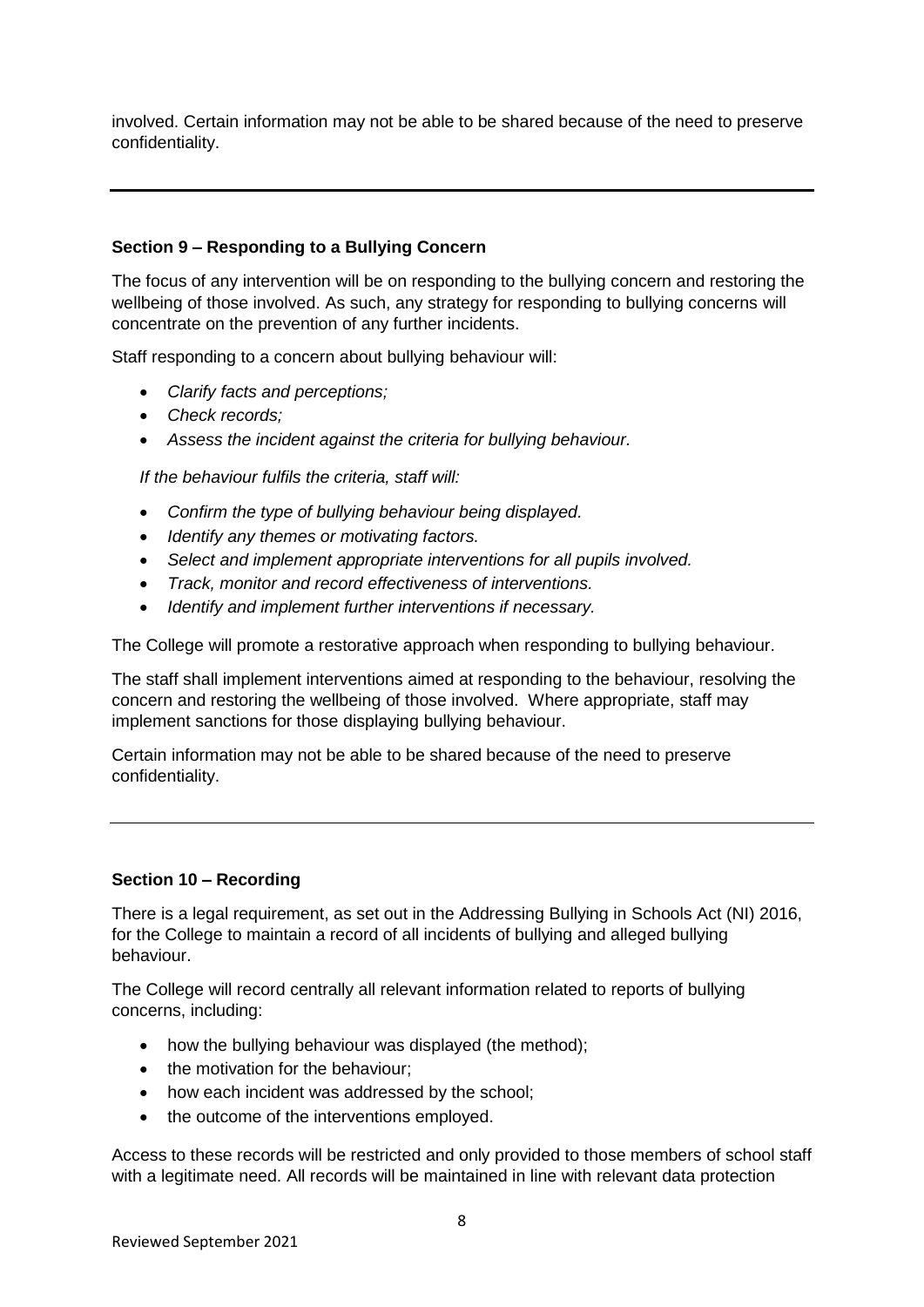legislation and guidance and will be disposed of in line with the College's Retention and Disposal of Documents Policy. Collated information regarding incidents of bullying and alleged bullying behaviour will be used to inform the future development of anti-bullying policy and practice within the school.

# **Section 11 – Professional Development of Staff**

The College recognises the need for appropriate and adequate training for staff, including teaching and non-teaching school staff. The College is committed to:

- ensuring that staff are provided with appropriate opportunities for professional development;
- ensuring opportunities for safeguarding training are afforded to Governors and all staff – teaching and non-teaching;
- reviewing policy and practice in the light of experience, to inform future staff development.

# **Section 12 – Monitoring and Review of Policy**

It is the responsibility of the Board of Governors, in liaison with the Principal, to monitor the effectiveness of the Anti-Bullying Policy.

To this end, the Board of Governors shall:

- maintain a standing item on the agenda of each meeting of the Board where a report on recorded incidents of bullying will be noted;
- identify trends and priorities for action;
- assess the effectiveness of strategies aimed at preventing bullying behaviour;
- assess the effectiveness of strategies aimed at responding to bullying behaviour.

It is a legal requirement that the Anti-Bullying Policy be reviewed at intervals of no more than four years. However, the policy will be reviewed following any incident which highlights the need for such a review. It will also be reviewed when directed to by the Department of Education and in light of new guidance. As such, the timeline for the review of this policy is:

This Anti-Bullying Policy shall be reviewed as required, in consultation with pupils and their parents/carers, on or before the 31 August 2025.

#### **Section 13 – Links to Other Policies**

In the development and implementation of this Anti-Bullying Policy, the Board of Governors has been mindful of related policies, including: